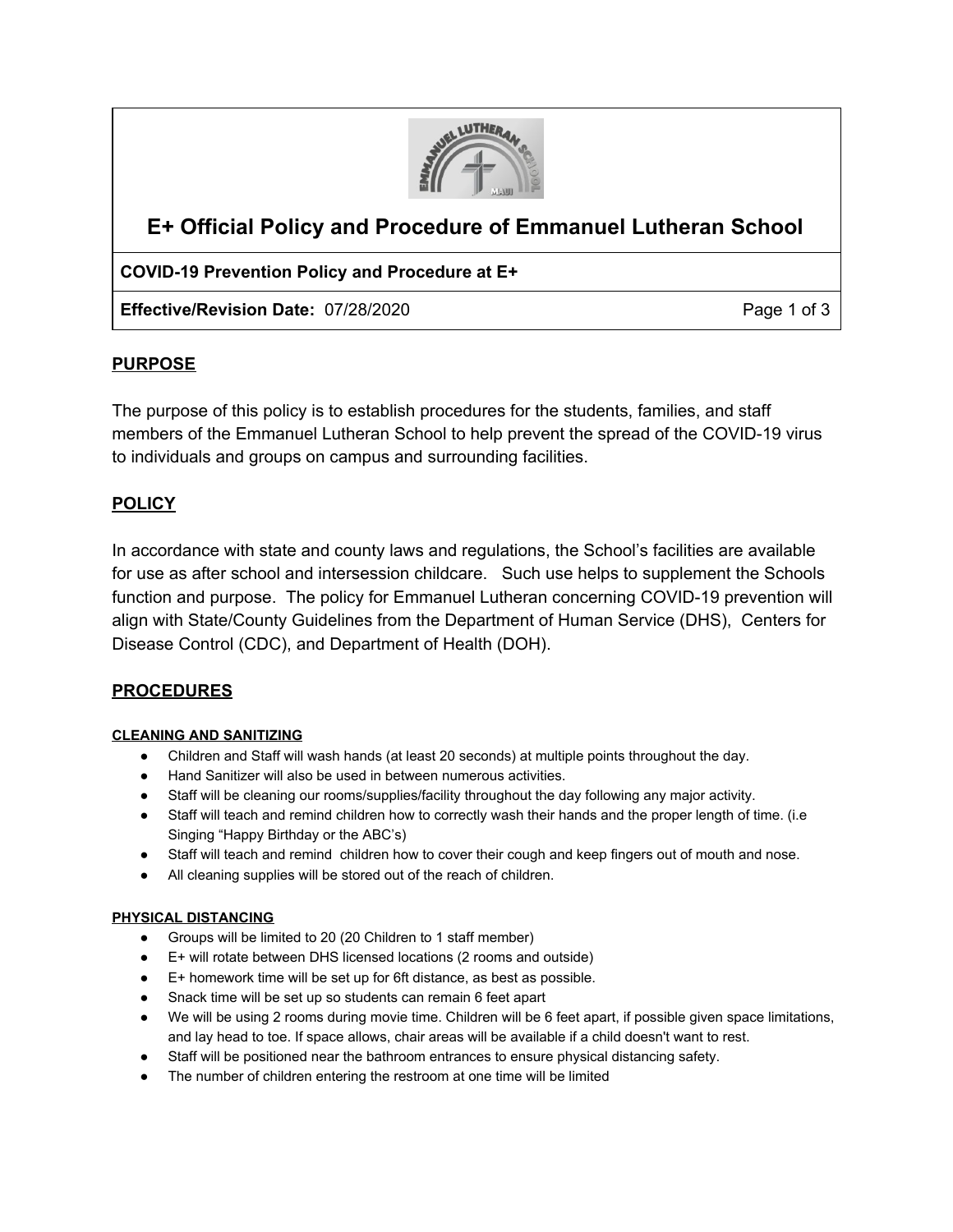## **COVID-19 Prevention Policy and Procedure at E+**

## **Effective/Revision Date:** 07/28/2020 **Page 2 of 3**

#### **HEALTH AND SAFETY**

- Masks will be worn by staff members daily, as much as possible (as long as masks are required in public places)
- Masks are not mandatory for children during E+.
- Parents may require their own child to wear a mask
	- Child must be able to wear and handle their mask independently and appropriately
	- Masks will not be worn outside or during nap/rest time

#### **PICK UP**

- Parents will wear masks when coming on campus. .
- PICK UP ROUTINE. If we are inside, please wash your hands before coming in. Please wear your mask. Pick up your child and exit campus.

## **FACILITY SAFETY**

- Groups will be limited to 20 children.
- At the close of each day, staff will thoroughly clean/disinfect rooms.
- Children will have individual water bottles. Water Fountains will not be used.
- If a child falls ill in the course of the day, we will isolate the child to the best of our ability while awaiting parents.
- After the child leaves, the room will be ventilated and disinfected.
- Designated substitutes will serve as a program leader if another staff member is absent.
- All staff will be fully trained on new safety measures.

## **PARENT AND CHILD EXPECTATIONS**

- Parents will inform the school office if you have had any extensive travel or have had any exposure to COVID-19
- Parents will inform the school office of a child's absence to due illness
- Parents will teach and remind children how to correctly wash their hands and the proper length of time. (i.e Singing "Happy Birthday or the ABC's)
- Parents will teach and remind their child how to cover their cough and keep fingers out of mouth and nose.
- Parents will provide updated emergency contact lists if they cannot be reached to pick up child due to illness
- Parents will read, agree and sign our updated COVID-19 / Reopening and Campus Plan Policy and Procedures (revised July 20, 2020) policy at the time of school year registration.

## **COVID-19 Prevention Policy and Procedure at E+**